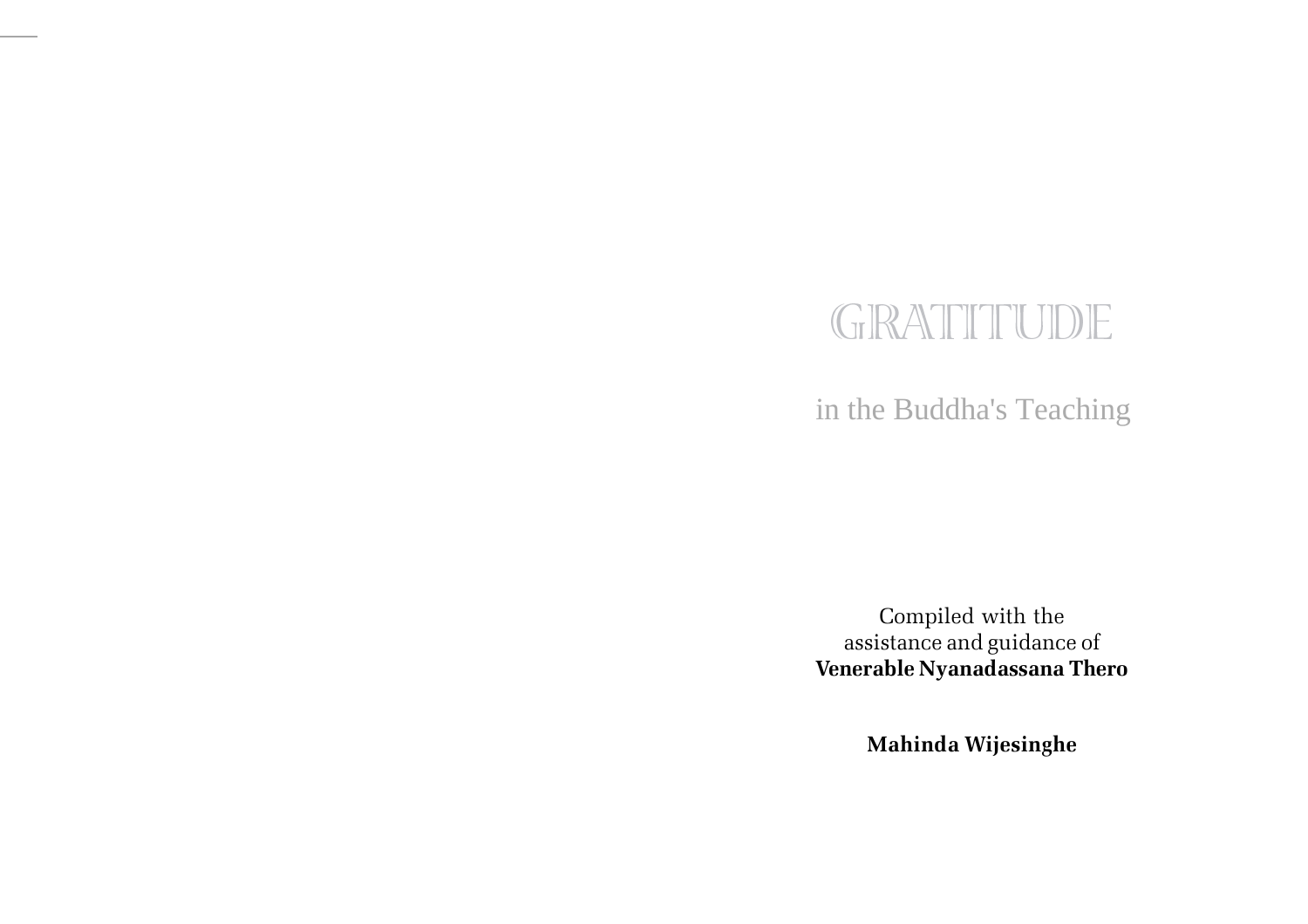Gratitude

#### THIS IS A GIFT AND NOT FOR SALE

#### FREE HARD-COPIES

For free and postage-free hard-copies please email to: mahindawij@sltnet.lk

"The gift of Dhamma excels all other gifts"

Anyone desirous of reproducing this booklet for free distribution has permission to do so

This booklet has been compiled with the assistance and guidance of Venerable Nyanadassana Thero.

Mahinda Wijesinghe 2552/July 2008

Printed in Sri Lanka by Lithira lithira2008@yahoo.com

# C o n t e n t s

#### **INTRODUCTION** 01

SUTTAS ABOUT GRATITUDE 05

## SUTTAS ABOUT INGRATITUDE 08

**GRATITUDE-Article adapted from** 

- www.freebuddhistaudio.com 1 10
- ENDNOTES 25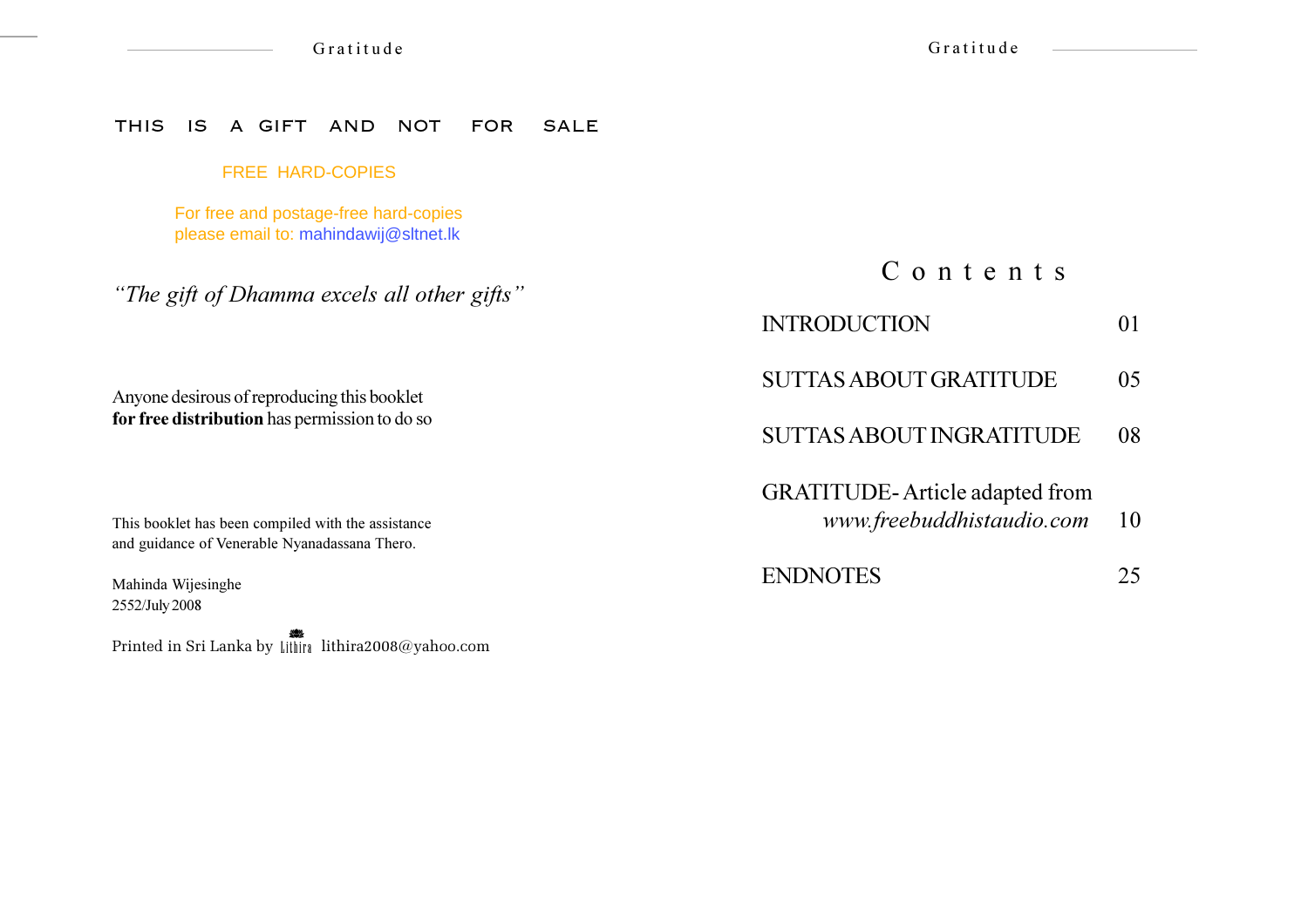#### 01

### **INTRODUCTION**

Gratitude is a rare quality in humans. It is the quality of people of integrity, of good and noble character. Ingratitude, on the other hand, seems to be the rule of everyday life, when man displays his baser instincts. The Buddha, in the Suttas that follow, speaks about both and shows the strength of the former and the weakness of the latter.

The strength of the former is exalted in the Mangala Sutta, the Sutta of Blessings, where the Buddha declares gratitude to be one of the highest blessings, thus showing how it plays a key role in His ethical and spiritual teachings. His message here is that if you cultivate gratitude, if you are grateful, this is a sign that you are making ethical and spiritual progress, that you are in the process of achieving a highest and rare blessing in life.

The typical weakness of ingratitude, on the other hand, is arrogance and egotism when thinking that whatever one has achieved in life was by one's efforts alone. A modest person realizes that the efforts of many people such as parents, teachers, friends, et al, have served in realizing his noble goals and he feels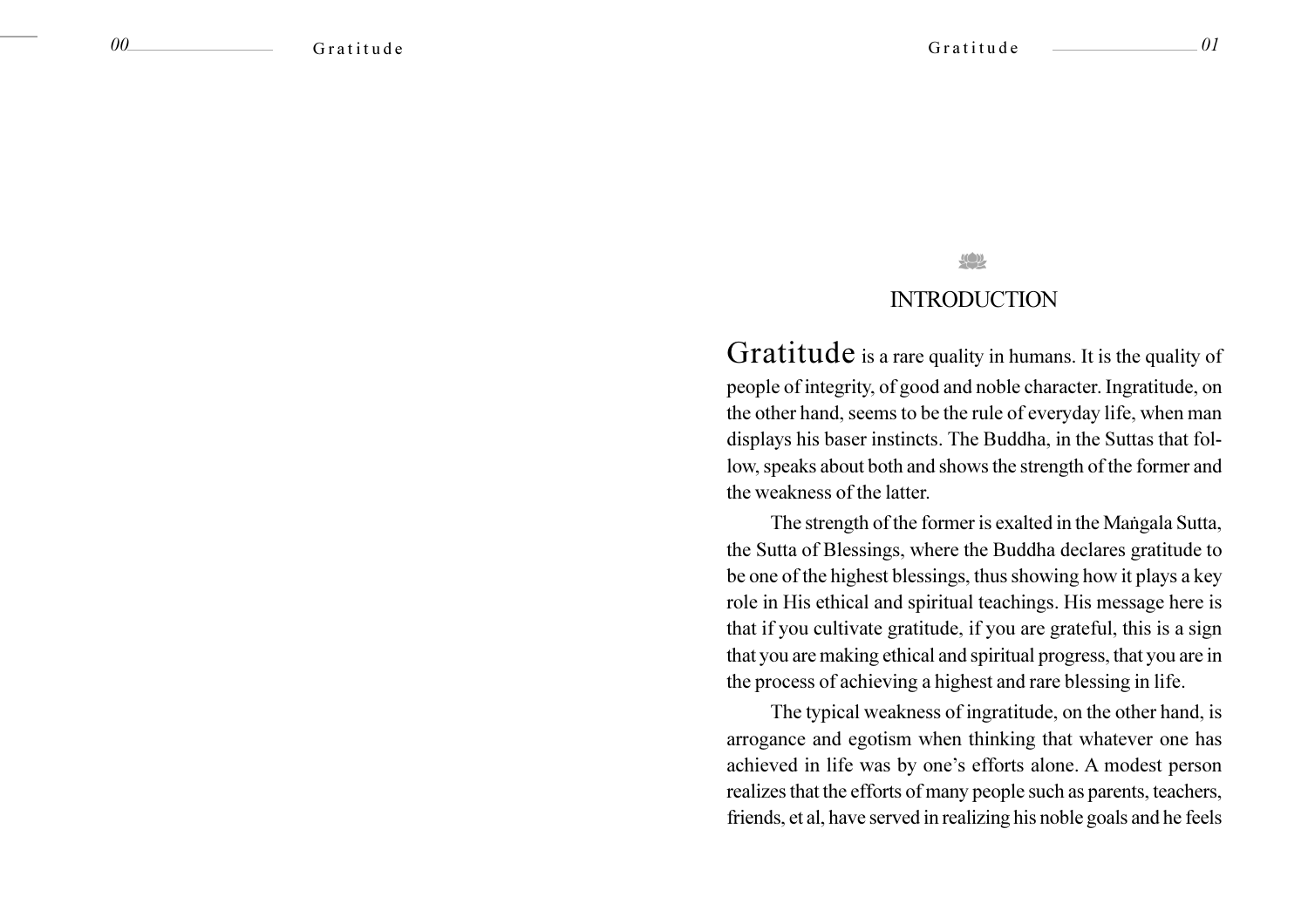#### Gratitude

grateful to them. He sees the inter-connectedness of his existence. In contrast, an immodest person wishes "Let others think that this was achieved by me alone", and thus his desire and conceit do but only grow, to the point that he becomes utterly ungrateful, turning his back to his benefactors, even if and when they are in desperate need.

Normally it is difficult to know ungrateful people because they are devious. As the Rasavahini, a collection of stories in Pāli, states:

"The ungrateful speak one thing with their mouth,

Think another with their mind.

Still do another with their body.

This is the nature of vicious people.

He who can know their nature

Is certainly wise and knowledgeable."

Gratitude, however, is an uncanny and positive attitude of appreciation or thankfulness in acknowledging a benefit that one has received or will receive from others. It is often accompanied by a wish to thank them, or to reciprocate in kind, thinking: "This wasn't achieved by me alone, but by the help and support of this and that good person".

Gratitude is called kataññutā in Pāļi, and is generally coupled with katavedi. In this combined form, kataññutā is the feeling of thankfulness for benefits received or for kindness rendered, whereas katavedi is the expression or manifestation of this feeling through words and deeds. Standing alone, kataññutā is understood to cover both meanings.

The word kataññutā consists of two parts: kata, which means that which has been done, especially done to oneself and kataññutā, which means knowing, recognizing or acknowledging it, namely, knowing what has been done by others for one's benefit, prosperity, success and happiness.

Hence, the connotation of the Pali word is rather different from its English equivalent. The connotation of the English gratitude is more emotional but the connotation of kataññuta is more intellectual.

This suggests that gratitude involves an element of knowledge, knowledge of what has been done to us or for us. If we do not know that something has benefited us, we'll not feel grateful.

Psychological research has also suggested that feelings of gratitude may be beneficial to one's own emotional well- being as well (Emmons & McCullough, 2003). For example, Watkins and colleagues (Watkins et al., 2003) had participants test a number of different gratitude exercises, such as thinking about a living person for whom they were grateful, writing about someone for whom they were grateful, and writing a letter to deliver to someone for whom they were grateful. Participants [A] in the control condition were asked to describe their living room. Participants [B] who engaged in a gratitude exercise showed increases in their experiences of positive emotion immediately after the exercise, and this effect was strongest for participants who were asked to think about a [particular] person for whom they were grateful. Participants who had grateful personalities showed the greatest benefit from these gratitude exercises.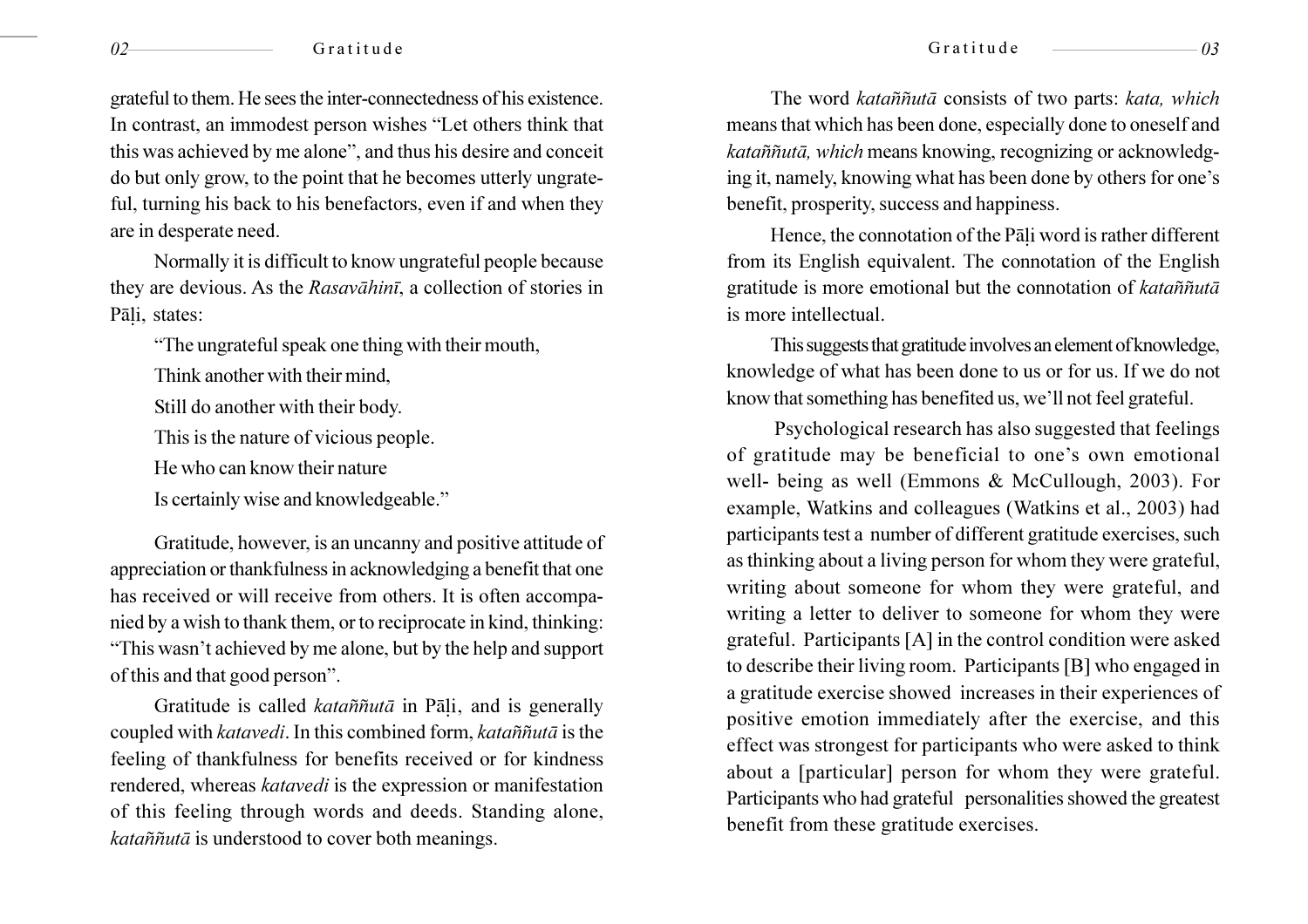The conclusion was that people who tend to experience gratitude more frequently than do others also tend to be happier, more helpful and forgiving, and less depressed than their less grateful counterparts (Kashdan, Uswatte, & Julian, 2006; McCullough, Emmons, & Tsang, 2002; Watkins, Woodward, Stone, & Kolts, 2003).

May you also by understanding the value of being grateful and cultivating it help you lead a happier and meaningful life.

 $ex$ 

#### Gratitude

### SUTTAS ABOUT GRATITUDE

#### Rare persons in the world

"There are two persons who are rare in the world. Which two? First, the one who volunteers to help others selflessly *(pubbakari)*. And second, the one who is grateful *(kataññu)* and helps in return (katavedi)".<sup>1</sup>

"The appearance of three persons is rare in the world. Which three? The appearance of a Buddha, ... The appearance of a person who can teach the Dhamma and Vinaya proclaimed by the Buddha, ... And the appearance of a person who is grateful (kataññu) and helps in return (katavedi), is rare in the world."<sup>2</sup>

#### Being Grateful is an Attitude of a Good Person

"A good person (sappurisa) is grateful (kataññu) and helps in return (katavedi). This gratitude, this helping in return is praised by fine people. It is entirely the attitude of a good person."3

#### **Good Consequences of Being Grateful**

"A wise person who is grateful (kataññu) and helps in return (katavedi); who is a noble friend and has a firm faith in what is good; who attentively serves those in distress; such a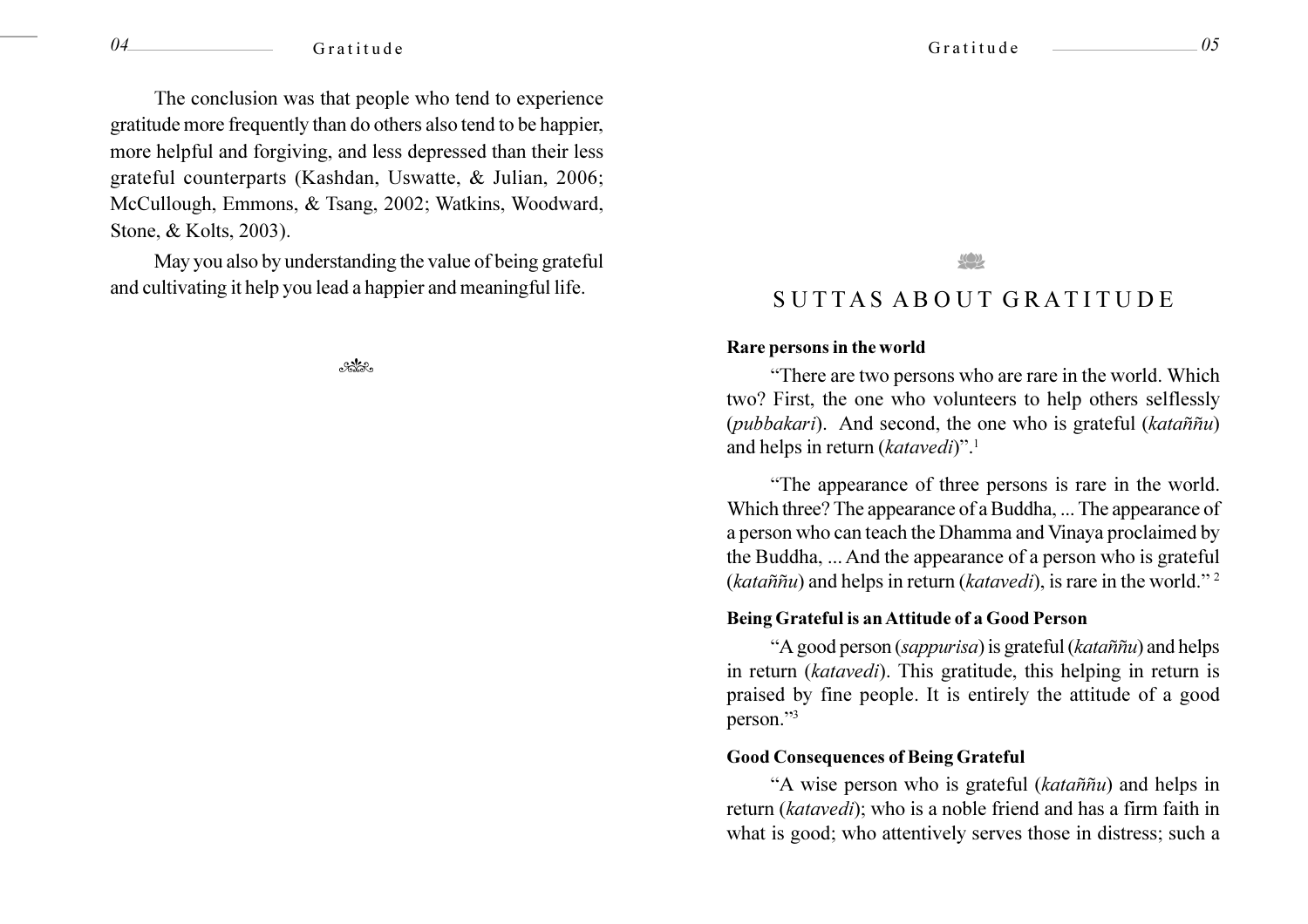one is called a good person *(sappurisa)*. Prosperity does not leave him who is endowed with all these good qualities."4

"Endowed with four things a good person is in heaven as though led and laid there. With what four? With bodily right conduct, with verbal right conduct, with mental right conduct and with gratitude and helping in return (kataññutā, kataveditâ)."5

"By abandoning five vices, one can attain the first jhana, the second ... the fourth jhana; one can attain the sotapattiphala, ... the sakadâgâmi- ... the anâgâmi-phala; one can attain Arahat-ship. Which five? Stinginess as to one's residence, stinginess as to one's supporters, stinginess as to one's gains, stinginess as to one's status, ingratitude and not helping in return (akataññutā, akataveditâ)."<sup>6</sup>

#### **Good Persons Praise Gratitude**

"If a person stays in another's house even for one night and receives food and drinks, he should not even wish evil for the host. Gratitude is what is praised by good persons (sappurisa)."

"Whenever prudent people have met a good person

They don't give up his friendship,

Nor do they spoil the service done to themselves.

The fools, however, give up the friendship,

And they spoil the service done to themselves.

Even a lot of service towards the fools

Is reduced to nothing,

For fools are merely ungrateful.

The wise ones indeed don't give up the friendship,

Nor do they spoil the service done to themselves.

Even a slight service towards themselves

Is not disowned.

For the wise ones are full of gratitude."<sup>8</sup>

#### Being Grateful to the Parents is Praiseworthy

"Parents desire a child to be born in the clan seeing" these five needs. What five? Reared it will support us; it will serve us; our clan will last long; it will undertake our heritage; and when dead and gone it will give us merits. The wise seeing these five needs desireachild.

Therefore, decent and good persons who are grateful  $(kataññu)$  to their parents and want to help them in return (katavedi), support their mother and father recalling what they did. They serve them as their own parents served them. Becoming obedient, a child supports the family and clan. And endowed with faith and virtue he is praiseworthy."<sup>9</sup>

 $-x^2$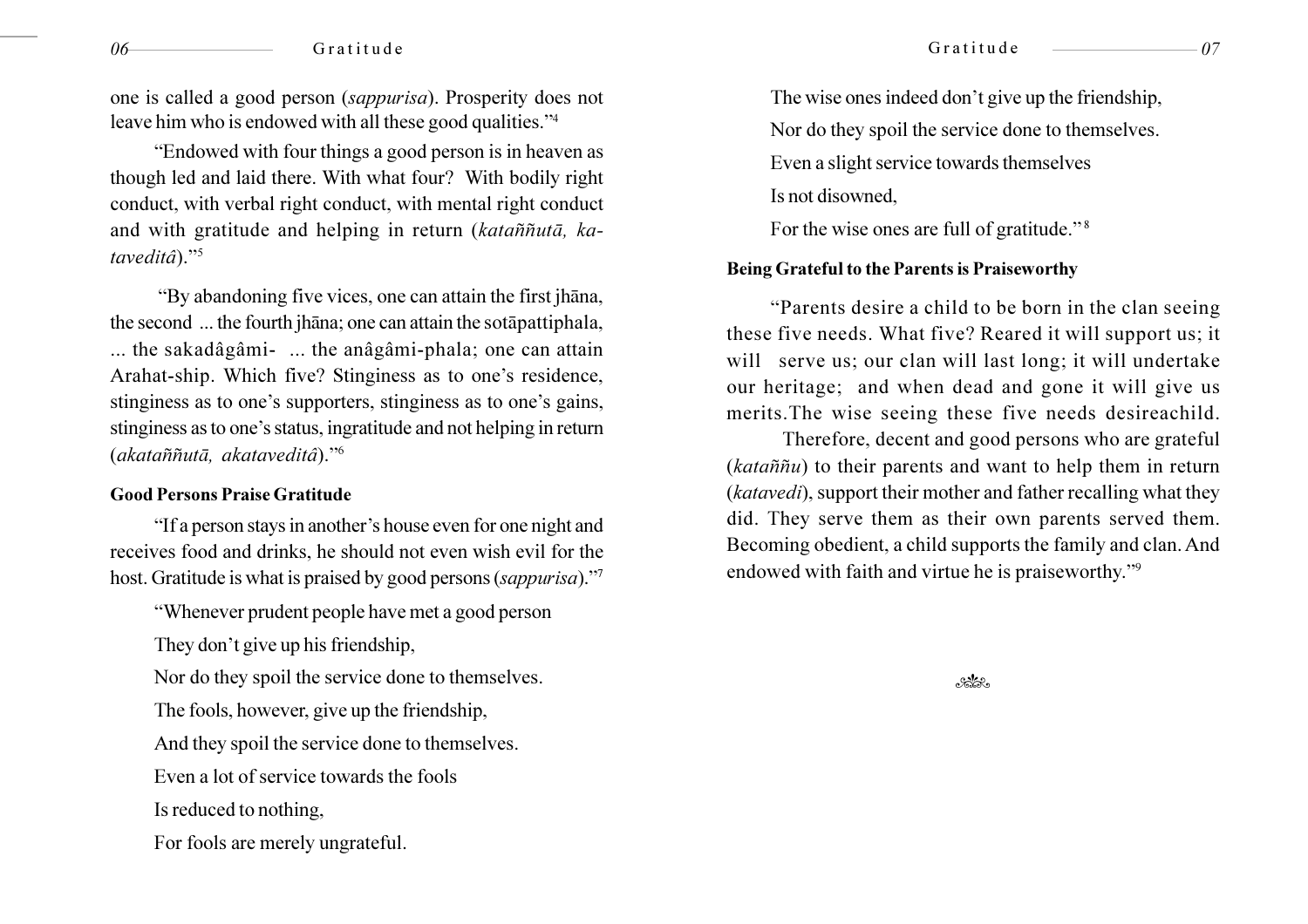# SUTTAS ABOUT INGRATITUDE

#### Being Ungrateful is an Attitude of a Wicked Person

"A wicked person (asappurisa) is ungrateful (akataññu), and does not help in return *(akatavedi)*. This ingratitude, this not helping in return is praised by vicious people. It is entirely the attitude of a wicked person."<sup>10</sup>

#### **Bad Consequences of Being Ungrateful**

"He who has received kindness from others and then harms them with evil, this ungrateful person will not attain prosperity."<sup>11</sup>

"He who first receives a service"

And accomplishes his business

But does the service done ignore,

When later on he needs a service

He does not obtain a helper."<sup>12</sup>

"Endowed with four things a foolish, unskilled and wicked person is one who has destroyed his own foundation, is censurable and blamable by the wise, and accumulates a lot of demerit (apuñña). With what four? With bodily misconduct, with verbal misconduct, with mental misconduct and with ingratitude and not helping in return (akataññutā, akataveditā)."<sup>13</sup>

"Without abandoning five vices, one cannot attain the first jhāna, the second ... the fourth jhāna; one cannot attain the sotāpattiphala, ... the sakadāgāmi- ... the anāgāmi-phala; one cannot attain Arahatship. Which five? Stinginess as to one's residence, stinginess as to one's supporters, stinginess as to one's gains, stinginess as to one's status, ingratitude and not helping in return (akataññutā, akataveditā)."<sup>14</sup>

IOn one occasion the Buddha said that ingratitude is one of the four great offences deserving of hell  $(niraya)$  – hell in the sense of rebirth in a state of suffering. So that's a very serious, a very weighty statement on the part of the Buddha:

"Endowed with four things a wicked person is in hell (niraya) as though led and laid there. With what four? With bodily misconduct, with verbal misconduct, with mental misconduct and with ingratitude and not helping in return (akataññutā,  $akatavedit\bar{a}$ ."<sup>15</sup>

#### Hopeless service from the Ungrateful

"A service is hopeless from one who has no gratitude Who does not help in return, Is ungrateful and apathetic. His friendship is not won By the clearest good deed. One should hastily shun him With no bitter thought and angry word." 16

#### **Discontent and the Ungrateful**

"Even if one would offer the whole earth to an ungrateful person, one could not please him."<sup>17</sup> "Even a lot of service towards the fools" Is reduced to nothing, For fools are merely ungrateful."<sup>18</sup>

 $\theta$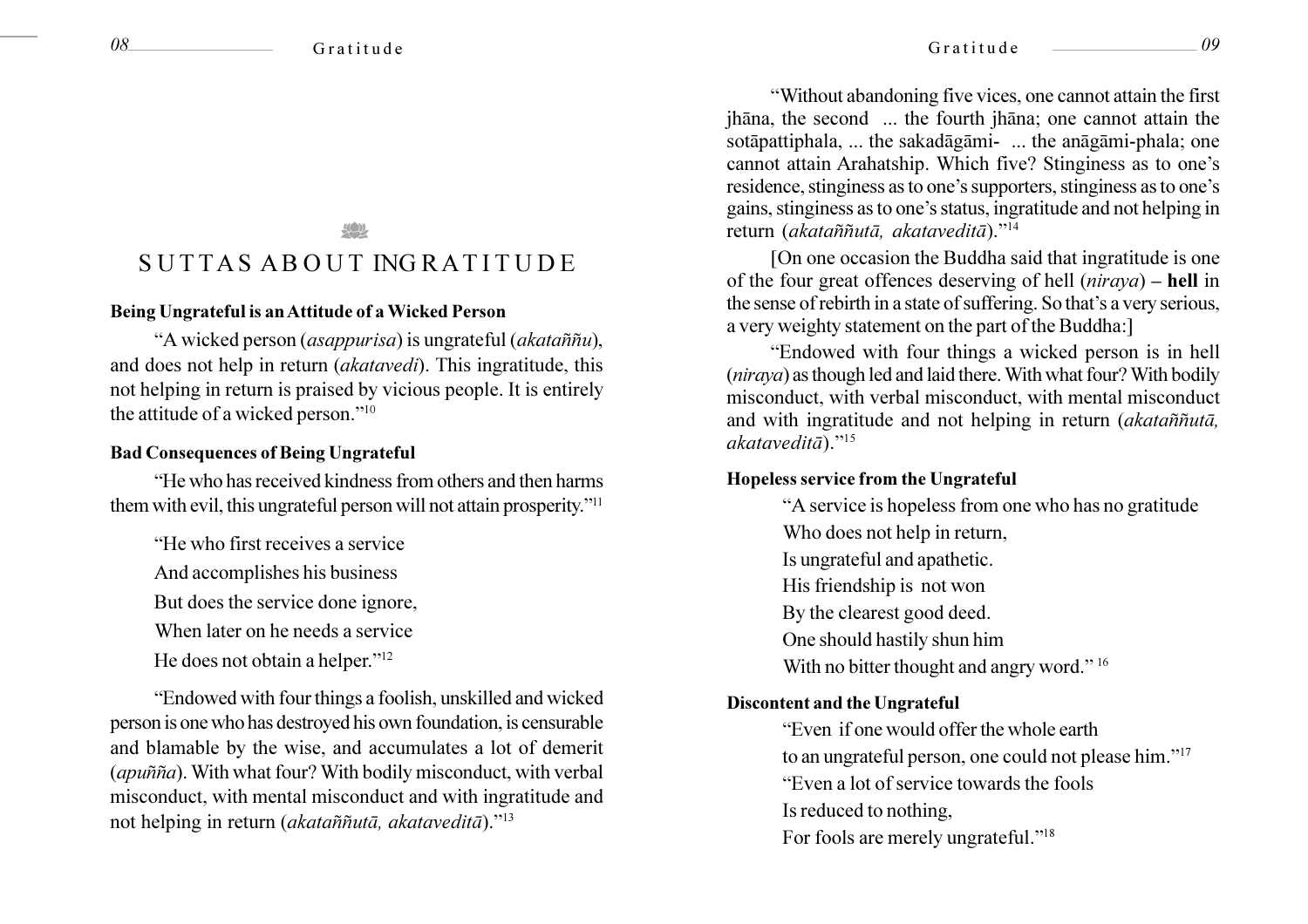## **GRATITUDE**

(Adapted extracts from an article in www.free buddhistaudio.com and acknowledged with gratitude)

#### **To Be Grateful Is Most Blissful**

People must always be grateful. Lord Buddha is always full of praise for gratitude. Persons who are always ready to help are rarely found in this world; but rarer still are those who remember and are grateful to those who have helped them. If we are grateful, we are sure to be happy.

Without this quality, a person forgets his parents, relatives, friends, teachers and those who teach him the Dhamma. He turns his back on them just when they could be helped or when they are in need of aid. A selfish person seems to try to isolate himself.

On the other hand, the grateful person makes for harmony and peace. He will always be remembered and loved. Ajahn Chah gave a teaching wherein he said: "The Buddha taught the virtues of kataññu and katavedi, of knowing our debt of gratitude and trying to repay it. These two virtues are complementary." That is why the Buddha taught the virtues of katanniu katavedi, knowing our debt of gratitude and trying to repay it. These two dhammas are complementary. If our parents are in need, unwell or in difficulty, then we should do our best to help them. This is kataññu katavedi, the virtue that sustains the world. It prevents families from breaking up and makes them stable and harmonious.

Gratitude is a manifestation of faithfulness. It suggests an evenness of behavior as opposed to vanity or haughtiness. An instance of this may be seen in the regular practice of Venerable Sāriputta. One day, he came across the Venerable Assaji, one of the first Five Disciples of Lord Buddha and having been Enlightened by the Elder's sermon, was converted and later ordained into the monkhood.

The Venerable Sāriputta afterwards became what is called in Pāli 'the right-hand disciple of the Buddha, being respected as having supreme wisdom and exceptional methods of teaching unequalled among all other disciples of the Buddha. He was one of the most valuable helpers of the Buddha in spreading the Dhamma and was generally looked upon as second only to the Buddha. But he remained unwaveringly faithful to his first teacher, the Venerable Assaji, who, although Enlightened, had no special gifts, and always regarded the Elder as his great benefactor, never failing to pay homage to him before he went to rest for the night throughout his life. This aspect of faithfulness, therefore, is an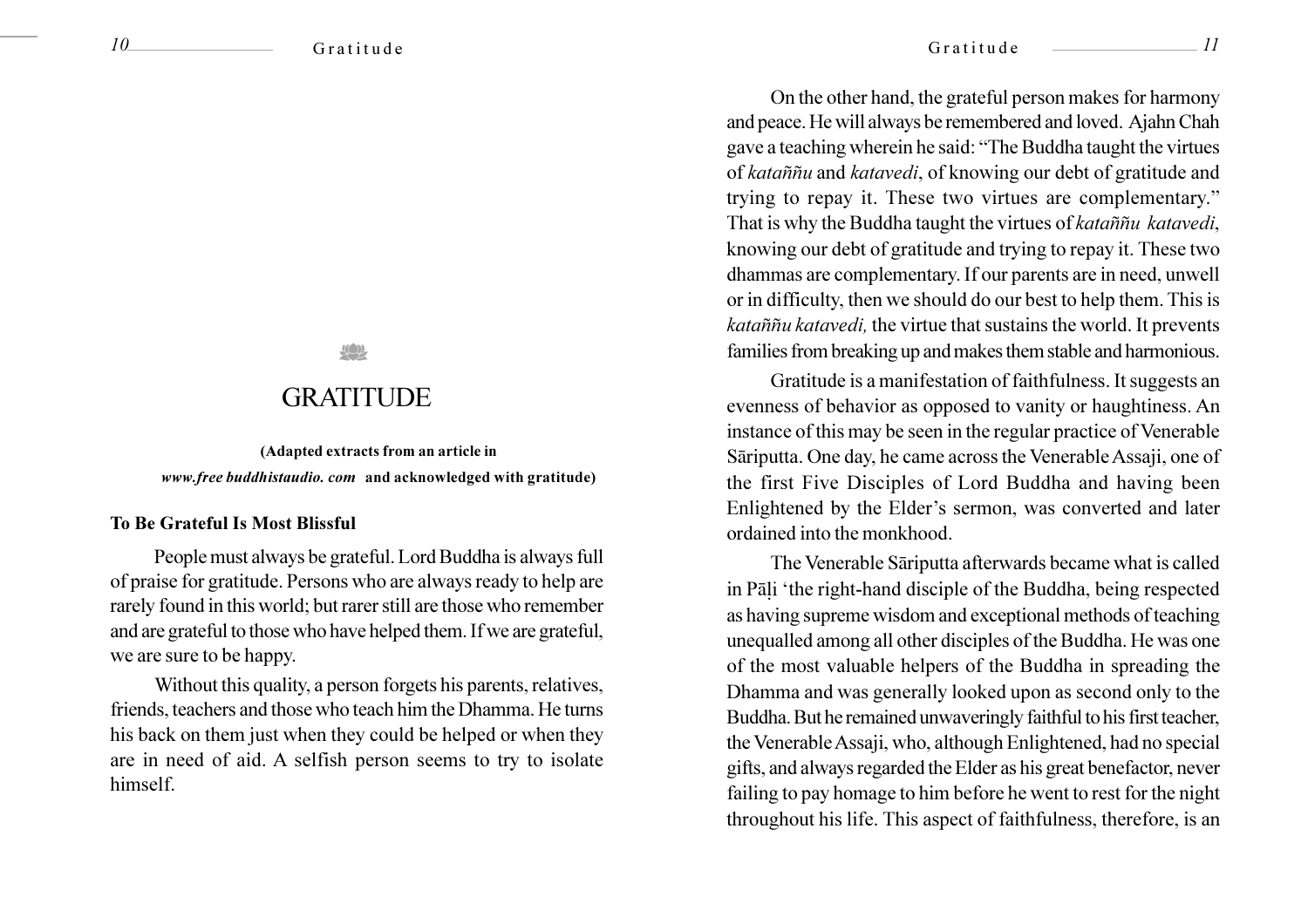ennobling virtue for children, pupils, or servants who do not neglect to pay due respect to their parents, teachers and masters, respectively.

Gratitude is also an attitude which involves a feeling of indebtedness towards another person; often accompanied by a desire to thank them, or to reciprocate in kind. The Buddha, for instance, knew that the Bodhi tree had sheltered him. He knew that His five former companions in asceticism had been helpful to Him, so He felt gratitude towards them.

Not only that, He gave expression to that feeling of gratitude. He acted upon it in the first place by spending a whole week – soon after attaining Buddhahood, according to tradition– by simply gazing at the Bodhi tree. And then He went in search of His five former companions of asceticism so that He could communicate to them out of gratitude the Truth that He had discovered. So here there's a very important implication. The implication being that it's natural; it's a perfectly natural thing for a good and noble person to feel gratitude for benefits, which he had received. It's a natural thing, a natural response.

But of course, the benefit has to be recognized as a benefit. If we don't feel that someone or something actually has benefited us, we won't feel grateful to them or to it and this suggests that we have to understand what is truly beneficial, have to understand what has really helped us to grow and develop as human beings. We also have to know who or what has benefited us. We have to remember that they have benefited us otherwise no feeling of gratitude is possible.

The newly Enlightened Buddha we may say was a grateful Buddha. Now we don't usually think of the Buddha in this way. We think of the Fully Enlightened (sammā Sambuddha), as a compassionate Buddha, we think of the resourceful Buddha who was a teacher of gods and men, but few think in terms of a grateful Buddha. But the Buddha exemplified gratitude, and one of the very first things, as mentioned earlier, He did after His attainment of Enlightenment was to show His gratitude to those who had helped Him. He was even grateful to the tree that gave him shelter during his final quest for Enlightenment! And this alone should give us quite a lot of food for thought, food for reflection.

And it's therefore not surprising that this quality, this virtue of gratitude finds a place in the Buddha's ethical and spiritual teaching. You've probably all heard of the Mangala Sutta, the Sutta of Blessings, or the Sutta of Auspicious Signs as it can also be translated. This particular Sutta, which is very short and is found in the Pali Canon, is often regarded as summarizing the whole of the duties as we may call it of a serious minded Buddhist, and it mentions gratitude as one of the 38 auspicious signs. If you practice gratitude, if you are grateful, then it's a sign that you are making spiritual progress according to the Mangala Sutta.

So what is gratitude? What do we mean when we use this term? Turning to the dictionaries, which are very useful, very helpful, and to which we should be grateful, very grateful to the great makers of dictionaries, they define gratitude as "duty to benefactors", and as "desire to return benefits". Coming to more modern dictionaries, the Concise Oxford says, "being thankful, readiness to show appreciation for and to return kindness", and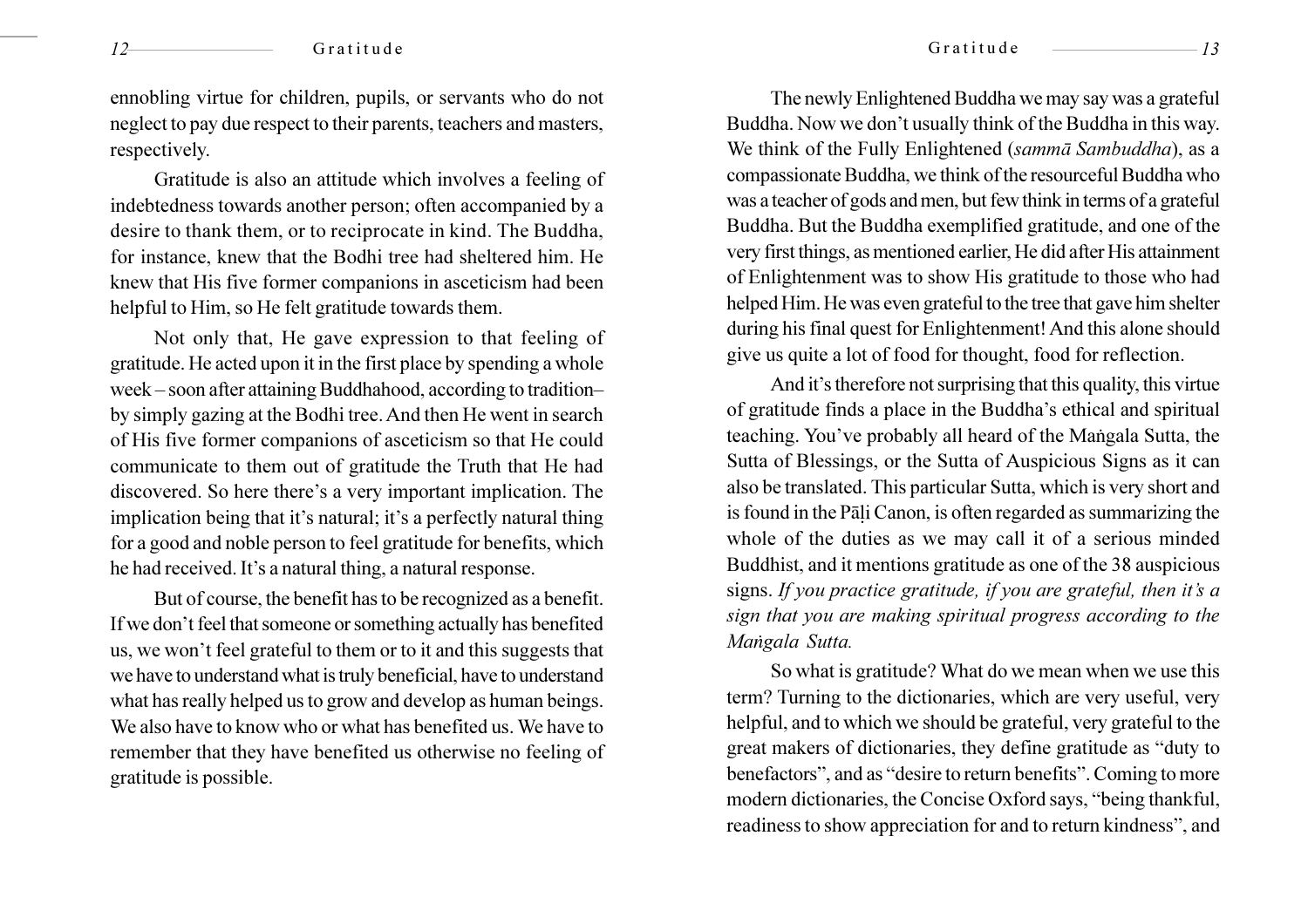Collins has "a feeling of thankfulness or appreciation as for gifts or favours".

So these are the definitions of the English word, and they're all right as far as they go. They give us some understanding of what gratitude is. But from a Buddhist point of view, we really need to go further. We need to look at the Pāli word. And this word, this Pāli word, as mentioned earlier, is kataññutā.

In Buddhism, traditionally, there are three principal objects of gratitude: In the first place are our parents, next are our teachers, and in the third place our spiritual friends.

First of all, let us take our parents. In the modern era, there have been quite a few reported cases of ill-feeling between parents and their offspring. Of course, if one is on bad terms with one's parents then something is quite seriously wrong. Perhaps it wouldn't be an exaggeration to say that if one is on really bad terms with one's parents then one's whole emotional life, indirectly at least, is affected, perhaps quite seriously. This is where the practice of *metta bhavana* (meditation on friendliness) helps in re-establishing positive relation with the parents.

One has to learn to develop *metta*, though some may have suffered at the hands of their parents, but even so, it is necessary in the interests of their own emotional, psychological and spiritual development to get over whatever feelings of bitterness or resentment that they were harbouring towards their parents.

It suggests that negative attitudes towards parents are still fairly widespread in our society. And the Buddha Himself has quite a lot to say about our positive relation to our parents in the

Sigalovada Sutta in the Dīgha Nikāya, the collection of long discourses in Pāli. The Buddha is represented there as saying there are five ways in which a son should minister to his mother and father (you notice in Pāli it's always mother and father, never father and mother and that isn't without significance) as the eastern direction: he should think "Having been supported by them, I will support them, I will perform their duties for them, I will keep up the family tradition, I will be worthy of my heritage, after my parents' deaths I will distribute gifts on their behalf."

Of course, the same applies in principle to a daughter. She too should minister to her mother and father as the eastern direction, she too should think in this manner. Now there's a lot that could be said on the five ways in which one should minister to one's parents.

The Sigalovada sutta is so called because it is addressed to a young man called Sigalaga who was in the habit of paying homage to the six directions every morning and he was doing this in accordance with the instructions of his dying father. But one morning he met the Buddha, and He explained the real meaning of this young man's father's words.

The Buddha explained that one pays homage to the south by ministering to teachers in five ways, one pays homage to the north by ministering to friends and companions in five ways, similarly one pays homage to the east by ministering to one's parents in five ways. But why the east in the case of one's parents? Well the reason is perhaps obvious. The sun rises in the east, the sun has its origin in the east so to speak and similarly we owe our origin to our parents, leaving aside of course questions of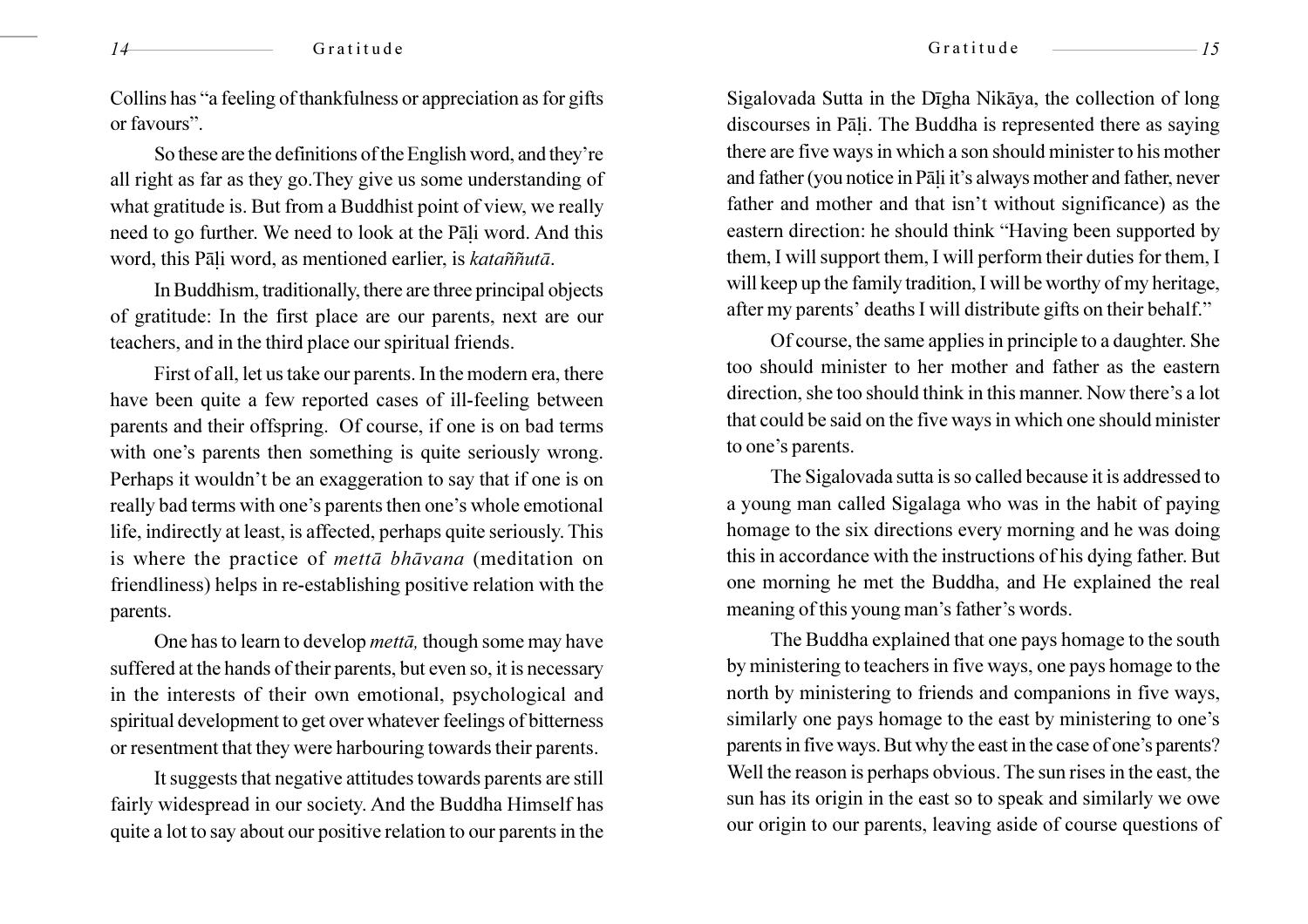karma of which perhaps the parents are only instruments. If it were not for our parents, we would not be here now. Our parents have given us life, they've given us a physical body, have given us a human body.

Not only do our parents give us a human body, they bring us up, well as best they can. They enable us to survive, they educate us, they may not always be able to send us to university and all that, but they teach us to speak, they teach us a language, and this is the basis of most of the things that we subsequently learn. Usually of course, it's our mother who teaches us our first words and it's for this reason that we have the expression in English at least as "our mother tongue". It's through our mother tongue that we first begin to communicate with the world.

Not everybody of course cares to acknowledge their debt to their parents, not everybody unfortunately is grateful to their parents. But why are people so ungrateful? More of it later.

Meanwhile, let us turn to the second of the three principal objects of gratitude in Buddhism, that is to say our teachers. By teachers in this connection, I mean our secular teachers. I don't mean here our Dhamma teachers; I mean all those from whom we derive our secular education, even secular culture.

In this regard, our schoolteachers have obviously an important place. From them we derive the rudiments of such knowledge, such learning as we have, and we therefore have to be grateful to our teachers. The fact is we've found out very little of what we know or what we think we know for ourselves, as a result of our own efforts. Practically everything that we know or think we know has been taught us in one-way or another. If we think of our knowledge of science, our knowledge of history

for example, then few of us have even performed a single scientific experiment or discovered even a single historical fact, which no one else had discovered. Others, so to speak, have done all our work in this field, for us. We have benefited from their efforts. Our knowledge we may say is little more than the echo of theirs. And I'm not just thinking of living teachers. We also learn from books. We learn from people who have been dead for many, many years. We learn from the writings that they've left, from the records of the words that they spoke, so to all of them too we should be grateful.

Moreover, it's not just a question of our learning from them in a purely intellectual sense; not just a question of our acquiring information. Among those books, those books that we read are great works of the imagination. There are poems that are actually works of art, novels by skilled wordsmiths from diverse nationalities keeping successive generations in awe, magnificent edifices that have endured the tide of time and still stun the onlooker, haunting music composed by masters, and so on. These works are a source of infinite enrichment. We would be immeasurably poorer without them. They help us deepen and enlarge our vision. In this regard, we should also be grateful to the great men and women, including painters, sculptors, inventors, composers of great music, and so on. In short, we must be grateful to those who helped create our collective cultural heritage. So much for then for the second principal object of our gratitude, namely, our teachers.

We come now to the third and last objects of our gratitude, that is to say, our spiritual friends. Although there are three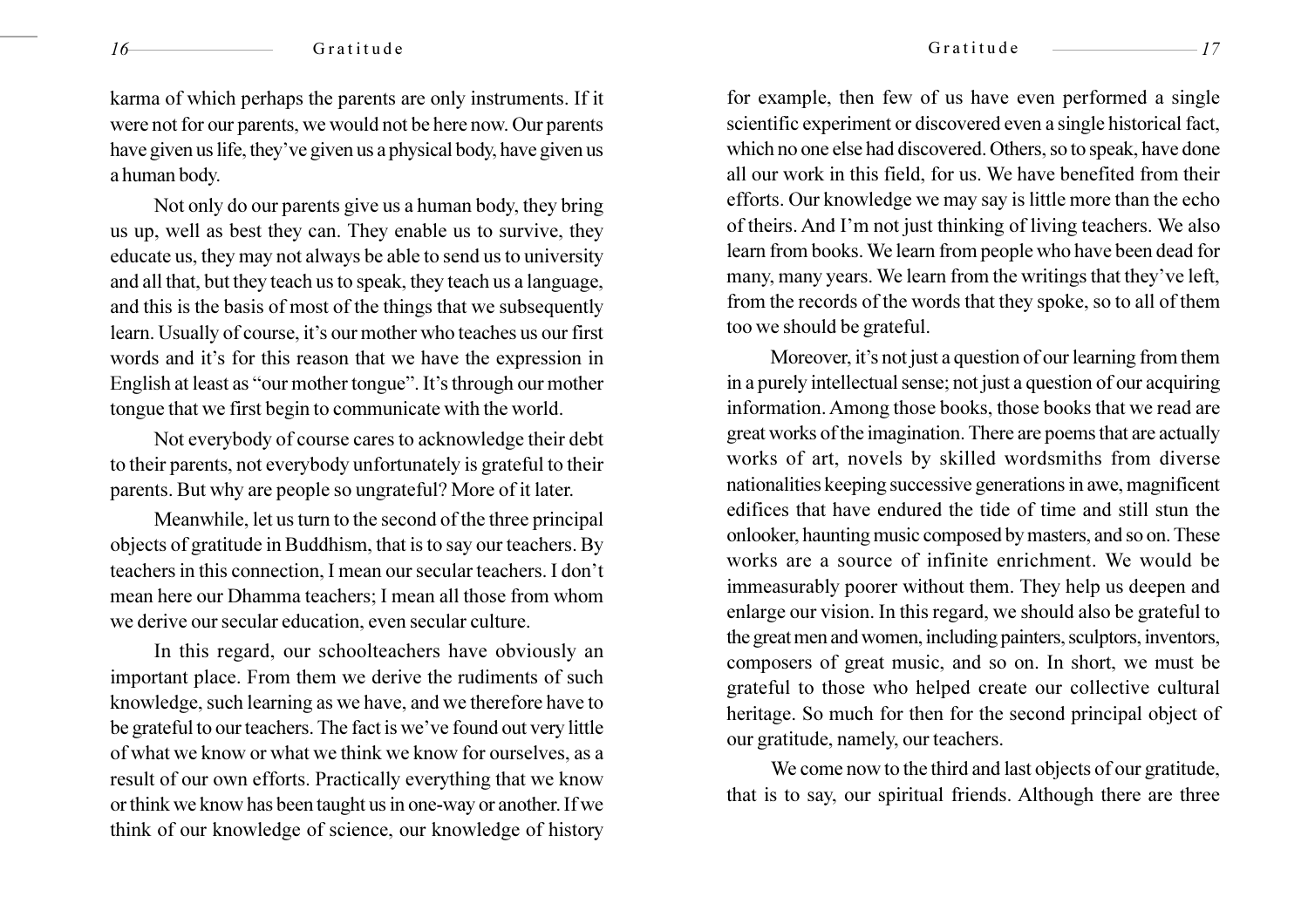principal objects of our gratitude, they're not completely separate and distinct from one another. There are not mutually exclusive. There's a certain amount of overlap between the first and second, and between the second and third. Our parents are also our teachers to an extent. In Buddhist tradition parents are called purān'ācaryas, which means ancient or former teachers because they're the first teachers that we had, even if they only taught us to speak a few words and consequently we're grateful to our parents. Not only for giving us life but also for giving us at least the rudiments of knowledge and for initiating us into at least the beginnings of the basic cultural heritage.

Similarly, there is a certain amount of overlap between teachers and spiritual friends. The very greatest poets, artists and composers can help us rise to spiritual heights. They can inspire us with spiritual values. In the course of the last few hundred years, great changes have taken place, at least in the West. Previously, Christianity as represented by the church or churches was the great bearer of spiritual values, even the sole bearer of spiritual values. But many people have now lost faith in Christianity, lost faith in the church or churches and they look elsewhere for their spiritual values. They find those values in great works of art. They find them in the plays of Shakespeare, they find them in the poetry of Wordsworth, Thomas Gray, and the likes of Robert Burns and Oliver Goldsmith. Or, some find them in the music of Bach, Beethoven and Mozart, still others find them in the great painters and sculptors of the Italian Renaissance and so on.

But now let us come to our spiritual friends proper as we may say. The third principal object of our gratitude, are the spiritual friends. So here too, as in the case of the word gratitude, we have to go back to the Sanskrit word behind the English equivalent. The Sanskrit word or words is kalyāna mitra. Spiritual friends are kalyāna mitras. Mitra comes from the word *maitri* or *metta* in Pali, and *maitri* means the strong, unselfish, active love. It is sharply distinguished in Buddhist tradition from prema, the Pāli pema, in the sense of sexual love or attachment. A *mitra* or friend in this sense therefore means one who feels a strong unselfish active love towards one.

But what does kalyāna mean? Firstly, kalyāna means beautiful, charming, and secondly it means auspicious, helpful, morally good. Thus, kalyāna mitra has a much richer connotation than the English spiritual friend.

So who are spiritual friends in the sense of kalyana mitra? They are all those who are more spiritually experienced, even spiritually more advanced, very much more advanced than we are. The Buddhas of course are our spiritual friends, especially Shakyamuni Buddha, who discovered and taught the Dhamma in this aeon. The Arahants and the Bodhisattvas are our spiritual friends. The great Buddhist teachers of India and China, of Tibet and Japan are our spiritual friends. The figures on the Refuge Tree are our spiritual friends. Those who teach us meditation are our spiritual friends. Those with whom we study the scriptures are our spiritual friends. Those who ordain us are our spiritual friends and all these spiritual friends should be the objects of our intense, heartfelt gratitude. We should be even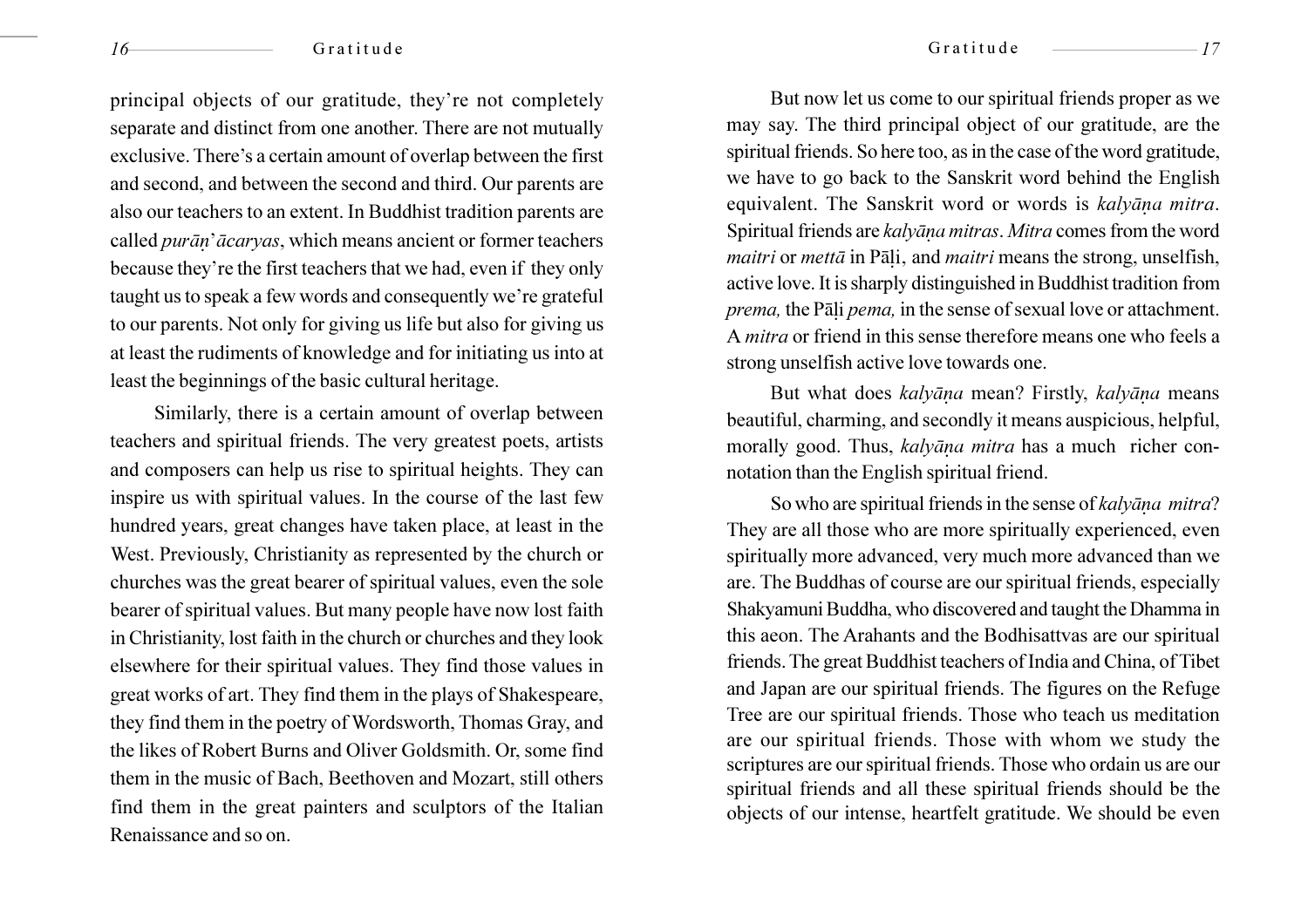more grateful to them than we are to our teachers. Why? It's because from our spiritual friends that we receive the Dhamma. We've not discovered the Dhamma, we've not invented the Dhamma, we have actually received it as a free gift. We've received it from our spiritual friends, from the Buddha downwards.

In the Dhammapada the Buddha says, "The greatest of all gifts is the gift of the Dhamma."

And the greater the gift, the greater the gratitude that we should feel. We should not only feel that gratitude in our hearts, we should give expression to it in words and deeds. And how do we do this? We give expression to it in three ways. By singing the praises of our spiritual friends, by practising the Dhamma they have given us and by passing on that Dhamma to others to the best of our ability.

The greatest of our spiritual friends is of course the Buddha, the Buddha Shakyamuni or Gautama the Buddha, who discovered or re-discovered the path that we as Buddhists follow today. It's to him that we go for Refuge, it's the Dhamma taught by him that we try to practice, and it's with the support of the Community or Sangha founded by Him that we enjoy as we try to practice the Dhamma and we are therefore intensely grateful to Him; more grateful to Him in principle than to anyone else. Our parents have indeed given us life but what is life we may say without the gift of the Dhamma. Our teachers have given us knowledge, education and culture, our *kalvāna mitras* give us spiritual guidance, but what are these things without the Dhamma?

For 45 successive years, did the Buddha sleep less than two hours each night and preached the supreme Dhamma of the Tathāgathas for the welfare of gods and men. To further clarify

the profound panacea for the ills of samsara The Compassionate One explained the Dhamma he re-discovered in 84,000 different aspects. He would traverse miles, on foot, if he could enable even one person who has the potential to escape the clutches of samsāra. So we should be intensely grateful to the Gauthama Buddha – indeed to all Buddhas. That is why we worship the Buddha, that is why we perform the Sevenfold Pûja, and that is why we are celebrating Wesak, the celebration of the Buddha's Enlightenment.

But people don't always find it easy to be grateful, don't find it easy to be grateful to parents or teachers, or even to their spiritual friends if they have them. Some people seem to find it very difficult, so why is this? What's the reason for the difficulty that they seem to experience? After all, gratitude is an important quality, an important spiritual quality, an important virtue. It's a quality that was praised and exemplified by the Buddha. The Buddha as we've seen was grateful to the Bodhi tree, to his former companions in asceticism, and not only that, gratitude featured in His teachings. It featured in the Mangala Sutta and elsewhere. So evidently, it's a very important ethical and spiritual quality.

Ingratitude therefore represents a very serious defect. So why are we ungrateful? Why are we ungrateful to our parents, ungrateful to our teachers, ungrateful to our spiritual friends? One would have thought that as Buddhists we would have been simply bubbling over with gratitude to all these people.

A clue perhaps is to be found in the Pali word katañnuta, which we render as gratitude. Kataññutā means knowing or recognising what has been done. That is to say, what has been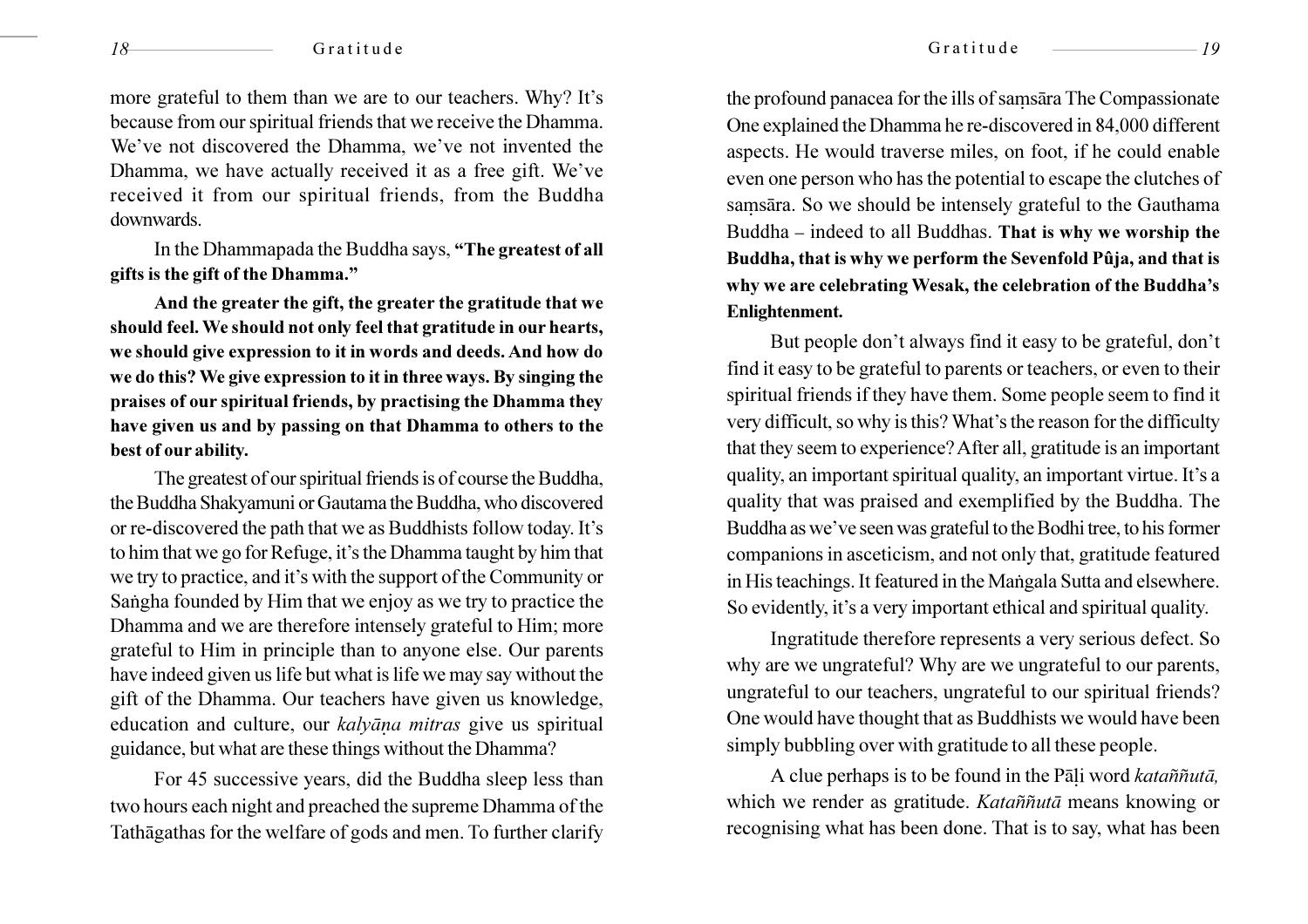done to one or for one's benefit. Similarly, *akatañnuta*, *a*-being the negative prefix, or ingratitude means not knowing or recognising what has been done for one, or done to one in the positive sense, for one's benefit.

So why is this? There are many reasons but the four most important ones why ingratitude arises are:

- 1. Failure to recognise a benefit as a benefit
- 2. Taking benefits for granted
- 3. Egotism
- 4. Forgetfulness.

There are some people who do not regard life itself as a benefit. Hence, they don't feel grateful to their parents for bringing them into the world. Sometimes they say things like "Well, I didn't ask to be brought into this world".

If you believe in karma and rebirth this isn't quite true. Anyway, this is what people say and in a few cases they may not regard life as a benefit because they feel it is painful, even predominantly painful. They therefore, or more often we may say, don't regard it as a benefit because they don't appreciate its value. They don't realise the immense potential of human life. In Buddhist terms they don't realise that it is possible for a human being to attain enlightenment or at least to make some progress in that direction.

Similarly, there are people who don't regard knowledge or education or culture as benefits. So they do not feel grateful towards their teachers; towards those who at least tried to imbue secular education. They may even feel resentful. They may feel

that something called education or culture is being imposed upon them. Such people are unlikely to come into contact with spiritual values. They are unlikely to come into contact with the Dhamma and unlikely to come into contact with spiritual friends. Or even if they do come into contact with them such contact will be external and superficial. They will not be able to recognise them for what they are. They may even see their spiritual friends or those who try to be their spiritual friends as enemies, and therefore the question of gratitude will not arise.

We must n't think, we must n't be under the impression that all those people who heard the Buddha speak, or teach, felt grateful to Him. There were many people in the Buddha's day who didn't see the Buddha as the Buddha. They saw him as a rather eccentric, unorthodox teacher, and they certainly didn't feel any gratitude towards him for the gift of the Dhamma. Sometimes they slandered him. His own cousin Devadatta (not knowing that The Buddha cannot be assassinated) even tried to kill Him because, due to his (Devadatta's) vanity and haughtiness, wanted to become the leader of the Sangha.

Remember, The Buddha began preaching His hard-found Dhamma in an era of non-Buddhists to a society reeking not only with their self-importance of caste/creed due to birth but also were practically intoxicated with rites and rituals and the delusions associated with 62 different speculative views (see Brahmajāla Sutta in the Dīgha Nikāya).

Secondly, ingratitude arises when taking benefits for granted. In other words, although we recognise the benefit as a benefit, and even recognise the donor, yet we do not acknowledge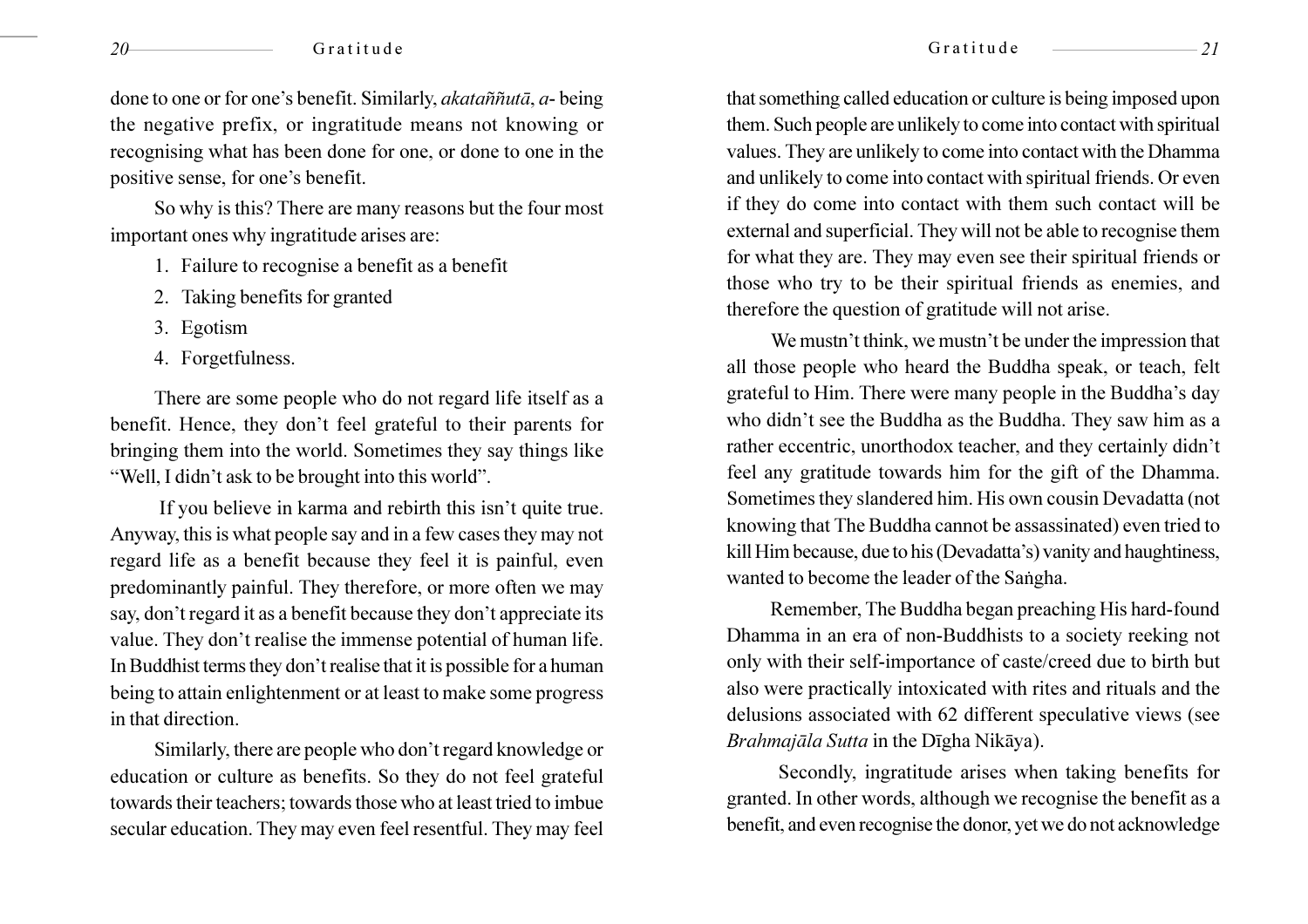nor realise that those benefits are a free gift so to speak. We think that they are owed to us. We think that we have a right to them and we think therefore that they belong to us already, as it were. So, we've no need to be grateful; there's nothing to be grateful for.

This attitude is, of course, very widespread in society today. People tend to think that everything is due to them; think that they have a right to everything. Receiving handouts appears a way of life. This type of person feels that parents, teachers, friends and even the state have a duty to provide them with whatever they want. Even spiritual friends, they may think, have a duty to provide them with their needs. And if they don't get what they want from one spiritual friend, one teacher, one guru, one friend, and get it quickly, in the way that they want, well, off they go and try and get it from another. Once again, the question of gratitude doesn't arise.

And then we come to egotism. In what way is egotism a reason for ingratitude? Egotism has many forms, it has many different aspects. In this respect, it means an attitude of chronic blind individualism. The belief that one is separate from others, that one is not dependent on others in any way. That one does not owe anything to others. That one is not obliged to them. That one can do everything oneself.

Egotism in the sense also finds expression in the sphere of religion. It happens when we don't acknowledge the source or sources of our inspiration, or when we try to pass off as our own, a teaching of a practice that we have in fact learnt from our spiritual friends and/or read in books.

Let us now look to the fourth and last reason for general ingratitude and that is forgetfulness. There are two main reasons for this forgetfulness of ours. That is to say, our forgetfulness of benefits received.

First of all, of course, there's the passage of time. Perhaps the benefits were given to us a long, long time ago. So long ago in fact that we have no distinct recollection of them anymore, so that we no longer feel gratitude to the person or persons who bestowed those benefits upon us, even if we did originally felt grateful to them. This is perhaps the principal reason for our not expressing a feeling of gratitude towards our parents, at least not being actively grateful. Over the years, so much has happened in our life; early memories have been overlaid by later ones. Other relationships have assumed importance in our lives. Perhaps we've moved away from our parents, geographically or socially and culturally as well. Or, they may have deceased. So we tend to forget them. We forget the numerous ways in which they benefited us; when we were infants and needed round-theclock attention, or when we were young and had to be guided, or how they looked after us when we were ill, and so on, and we cease therefore to actually feel grateful.

Secondly, we do not feel the positive effects of the benefits very strongly in the first place. So the original feeling of gratitude is not very strong, and it's easy, therefore for it to fade away and be forgotten altogether.

These then are the four most important general reasons for ingratitude. Failure to recognize a benefit as a benefit, taking benefits for granted, egotism, and forgetfulness. The reasons in that they play a part in varying degrees in all cases of ingratitude, whether in respect of parents, teachers or spiritual friends. In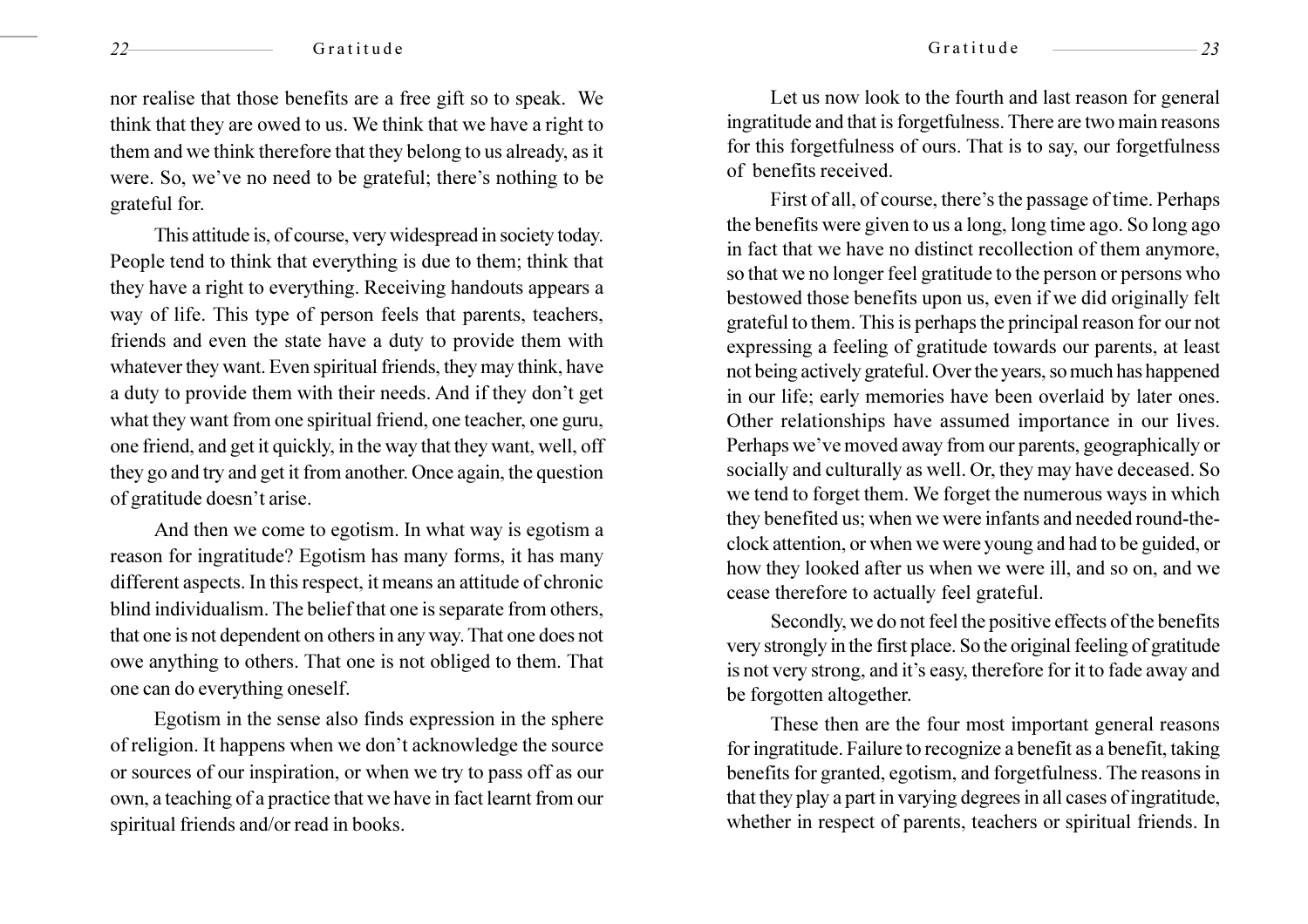respect of spiritual friends perhaps the most common cause of ingratitude is, simply, forgetfulness.

And now we come to the reasons for ingratitude in the spiritual life and therewith to the conclusion. When referring to ingratitude in connection with the spiritual life, the accent is on ingratitude on the part of those who go for refuge to the Buddha, Dhamma and Sangha, whether provisionally or effectively. Those who go for refuge in the real sense, in the technical sense (laymen who join the Sangha with the avowed and sincere target of escaping the recurrent wheel of samsara, and not those who don the robe for other reasons), of course, would be incapable of ingratitude. They will, in fact, be overflowing with gratitude, gratitude to parents, to teachers, to spiritual friends and so on.

So, let us be grateful, let us feel grateful. Let us know and recognize the benefits we have received. Let us be grateful to our parents with all their admitted imperfections of course. Parents are not perfect any more than children are. Let us be grateful to our teachers, to our spiritual friends and last but not least, to our Buddhist tradition.

Above all, let us be grateful to the Buddha. Let us remember the Buddha. Remember Him on this day and always. Let us remember in particular that the Buddha, whose attainment of enlightenment we are celebrating was a grateful Buddha.

Let us remember how, out of gratitude He spent the second week after the attainment of supreme, perfect enlightenment by paying homage to the Bodhi tree that sheltered him.

#### **ENDNOTES**

- 1. Anguttara-nikāva
- 2. Anguttara-nikāya
- 3. Anguttara-nikāya
- 4. Jātaka
- 5. Anguttara-nikāya
- 6. Anguttara-nikāya
- 7. Ankura-petavatthu
- 8. Jātaka
- 9. Anguttara-nikāya
- 10. Anguttara-nikāya
- 11. Ankura-petavatthu
- 12. Jātaka
- 13. Anguttara-nikāya
- 14. Anguttara-nikāya
- 15. Anguttara-nikāya
- 16. Jātaka
- 17. Jātaka
- 18. Jātaka